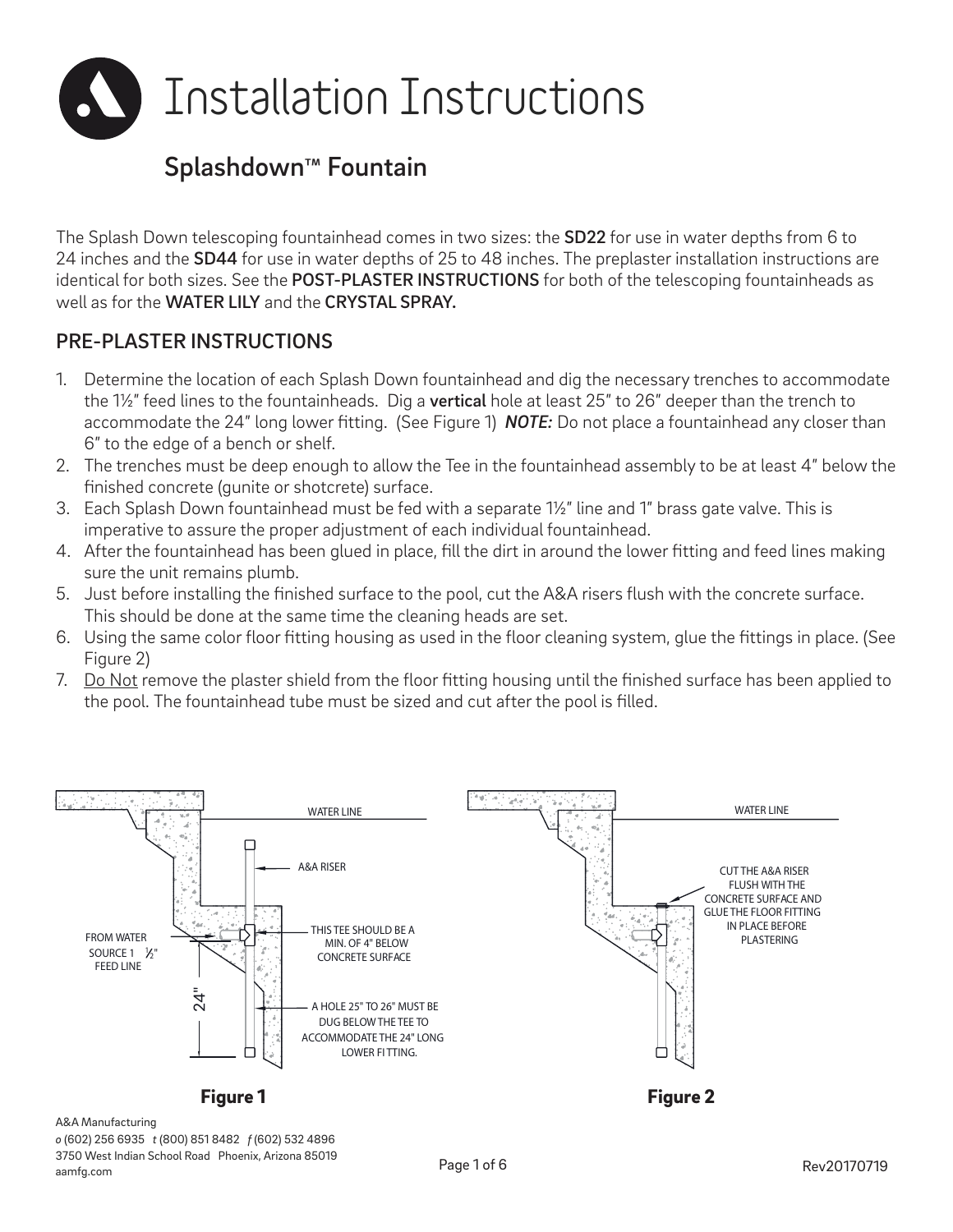# POST-PLASTER INSTRUCTIONS

### SD22 Instructions

- 1. Remove the plaster shield from the floor fitting housing. After the pool is filled, measure the exact depth of the water at the fountainhead location.
- 2. With an A&A Installation tool (with 3 prongs), remove the fountainhead collar from the floor fitting housing.
- 3. Remove the fountainhead nozzle (see Figure 3) from the fountainhead tube and cut the tube to the length required for the nozzle to rise within 2" of the pool water surface. Cut the plain end of the tube opposite the end with the inlet fitting. Note! The SD22 is already sized for a 24" water depth. The fountainhead tube is 24" long, however, the floor fitting is 2" deep and absorbs 2" of the length. If the water depth is 18", cut the tube 18" long and the nozzle will automatically be 2" below the water surface.
- 4. IMPORTANT, before gluing the nozzle to the end of the sized fountainhead tube, insert the cut end of the tube up through the bottom of the fountainhead collar then glue the nozzle in place using clear PVC to PVC cement. (See Figure 4)
- 5. Reinstall the assembly by installing the collar back into the floor fitting housing.



- (see Figure 5) and lift the Secondary Tube out of the Primary Tube then remove the Stop Ring.
- 3. At full extension, the SD44 rises 45" above the Floor Fitting Housing. Therefore, if the water depth is less than 47" the Secondary Tube must be cut off accordingly. Example: If the water depth at the Floor Fitting Housing is 36", the Secondary Tube must be cut off 11". (47"-36"=11")
- 4. It is IMPERATIVE that the following assembly sequence be followed:



INLET FITTING GLUED IN PLACE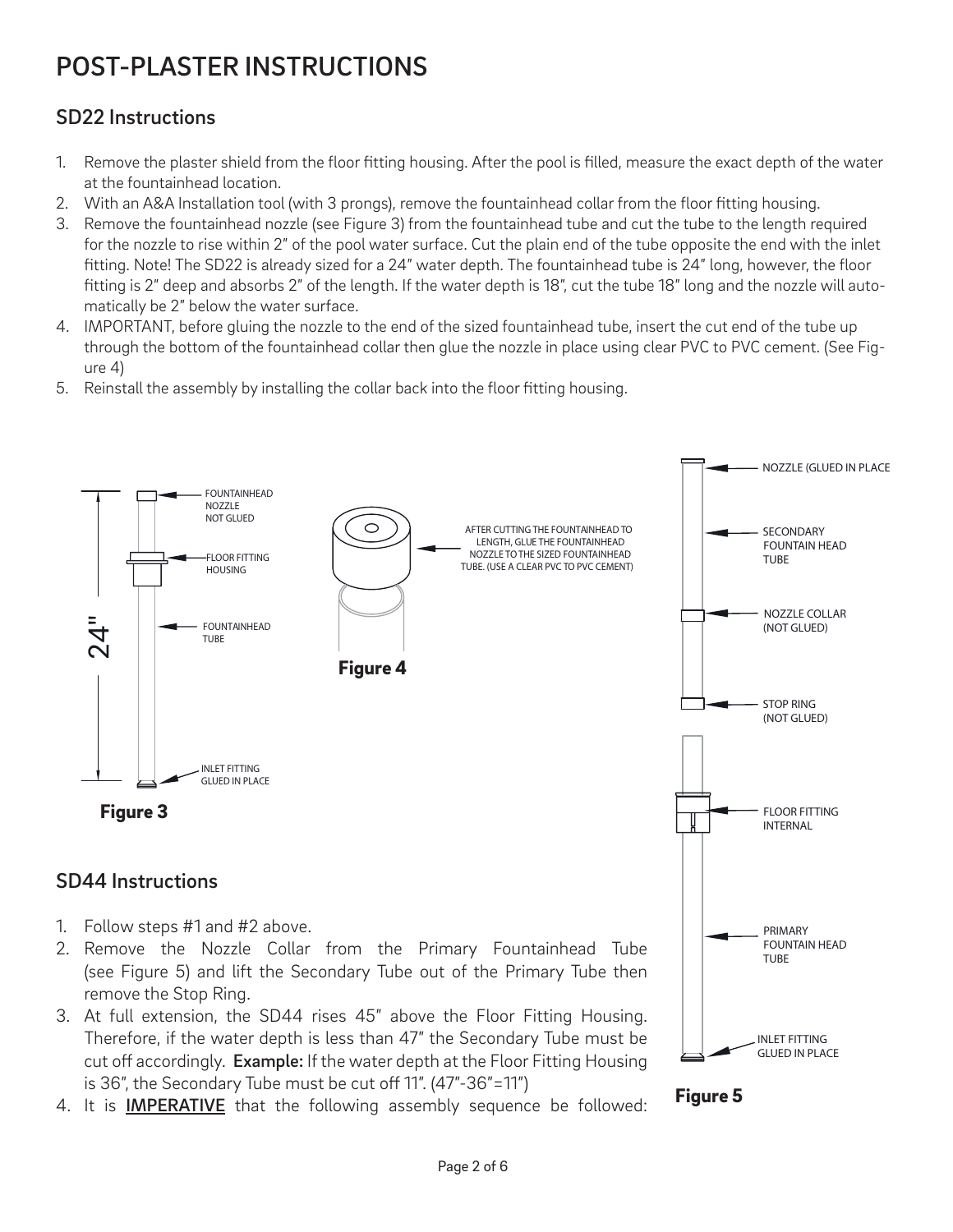# POST- PLASTER INSTRUCTIONS (Cont.)

A. Insert the Secondary Tube down through the Nozzle Collar and glue the Stop Ring in place with a clear PVC to PVC cement.

B. Insert the Primary Fountainhead Tube up through the Floor Fitting Internal, then insert the Secondary Tube down into the Primary Tube and glue the Nozzle Collar onto the top of the Primary Tube using clear PVC to PVC cement.

C. Reinstall the assembly into the Floor Fitting Housing and lock in place with an A&A Installation Tool.

### Water Lily Instructions

- 1. NOTE! Due to the delicate water pattern that this fountain head forms, the Water Lily is not recommended for windy locations.
- 2. Remove the plaster shield from the floor fitting housing. After the pool is filled, measure the exact depth of the water at the fountainhead location.
- 3. With an A&A Installation Tool (with 3 prongs) remove the fountainhead collar from the floor fitting housing.
- 4. Remove the fountainhead nozzle (see Figure 3) from the fountain head tube and cut the tube to the desired height of the Water Lily Fountain. Since the tube is 24" long, the maximum height possible is 18" above the water level in an area where the water depth is a maximum of 6" deep. If an 18" fountain is desired the tube does not need to be cut. Simply glue the fountain head to the 24" tube. For proper effect, do not exceed 18" above water.
- 5. IMPORTANT, before gluing the nozzle to the end of the sized fountainhead tube, insert the cut end of the tube up through the bottom of the fountainhead collar then glue the nozzle in place using clear PVC to PVC cement. (See Figure 4)
- 6. Reinstall the assembly by installing the collar back into the floor fitting housing. Use special spanner wrench supplied.

### Crystal Spray Instructions

- 1. Remove the plaster shield from the floor fitting housing. After the pool is filled, measure the exact depth of the water at the fountainhead location.
- 2. With an A&A Installation tool (with 3 prongs), remove the fountainhead collar from the floor fitting housing.
- 3. Remove the fountainhead nozzle (see Figure 3) from the fountainhead tube and cut the tube to the length required for the nozzle to rise 1" above the pool water surface. Cut the plain end of the tube opposite the end with the inlet fitting.
- 4. IMPORTANT, before gluing the nozzle to the end of the sized fountainhead tube, insert the cut end of the tube up through the bottom of the fountainhead collar then glue the nozzle in place using clear PVC to PVC cement. (See Figure 4)
- 5. Reinstall the assembly by installing the collar back into the floor fitting housing.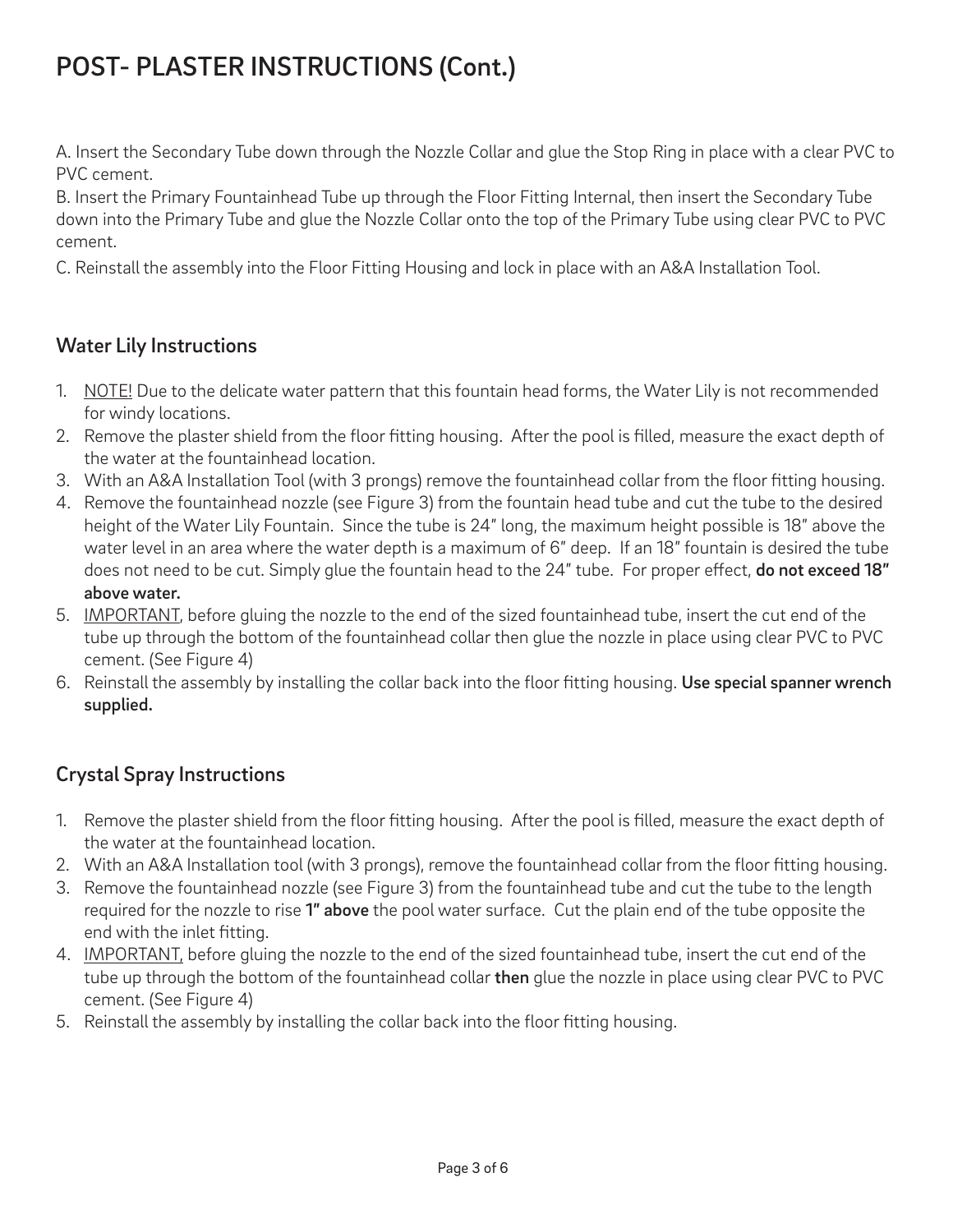# How to Determine Fountain Base Size

The following drawing and chart are provided so that you can determine how close you may install the Splash Down Fountain to a pool edge. The higher the desired peak of the fountain, the further the fountainhead must be installed from the pool edge.



### To Use the Above Chart:

- 1. Determine the desired fountain height you are trying to accomplish.
- 2. Find that height in the left column of the above chart and in column #2 you will find the approximate minimum distance the fountainhead must be installed from the pool edge. Any closer and the water from the fountain will fall on the deck of the pool.
- 3. Column #3 shows the diameter of the entire fountain base.
- 4. Example: If you desire a fountain height of 2'-0" the fountainhead must be at least 3 feet from the pool's edge and the diameter of the fountain base will be 6'-0".
- 5. Minimum water depth is 6 inches maximum water depth for the SD22 is 24 inches and for the SD44 the maximum water depth is 48 inches.
- 6. You cannot place a fountainhead any closer than 6 inches to the edge of a bench or shelf.
- 7. Approximately 8 GPM is required for each fountainhead.
- 8. Splash Down Fountains must be installed parallel to the water line in areas such as bench shelves, extended steps (other than the 1st step), spa floor, etc. Do Not install them in the pool floor, radii or side walls.
- 9. The fountain housing must be plumbed and set at a perfect 90° angle so that the fountain comes up in a perfectly vertical column. Note: In the above drawing, the radius and diameter boundaries appear to be twice as large as the fountain column of water. The additional area is required to contain any intermittent sprays and splashes.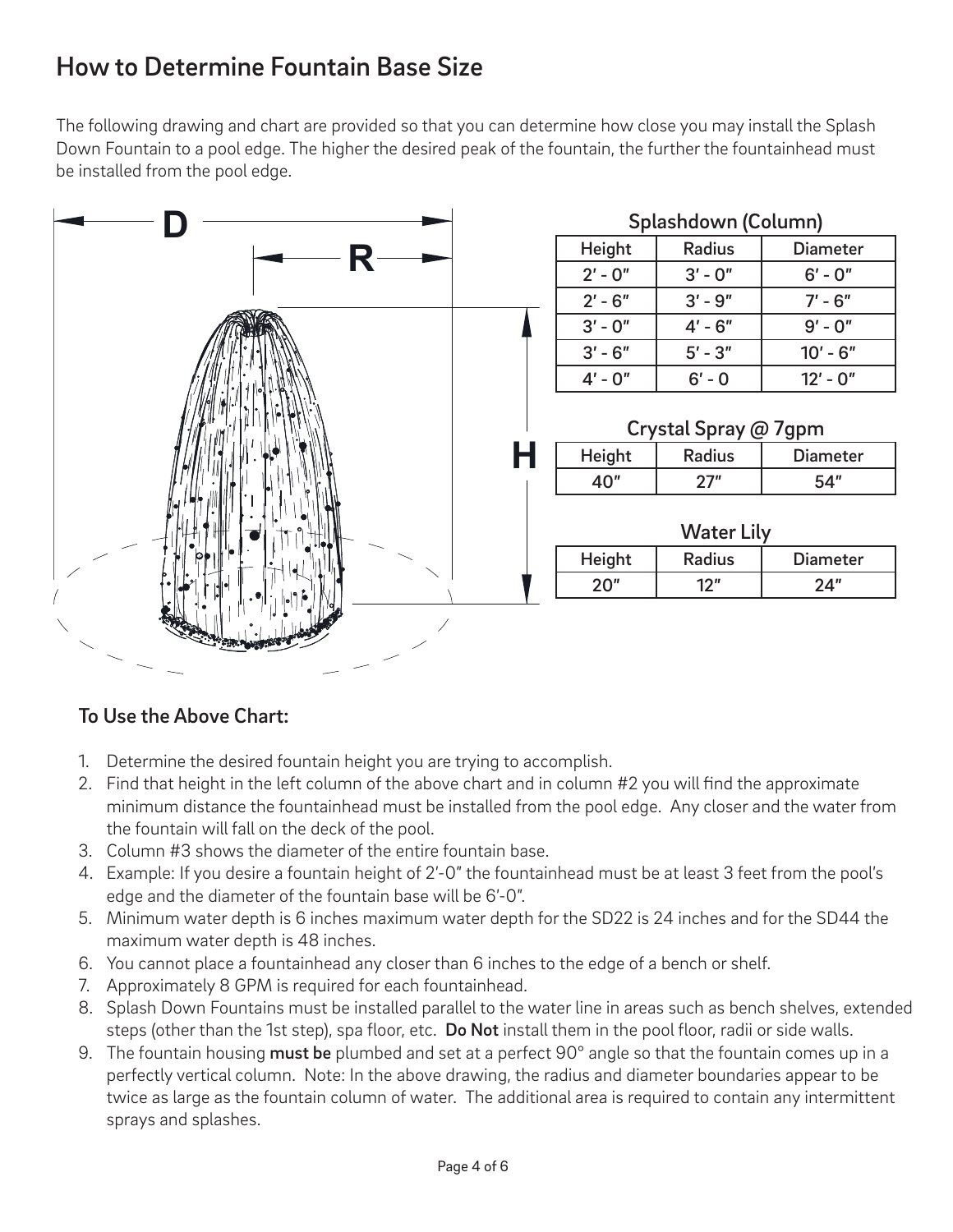## Splash Down Header Details

### Splash Down Fountains With In-Floor Cleaning

- 1. Note that the feed line to the Splash Down Fountain interrupts the feed line to the wall returns. Do not interrupt the line to the cleaning system.
- 2. If more than one fountain is installed, run a separate line for each with its own 1" brass gate valve. This will allow for individual adjustment, assuring the desired fountain height and effect of each.
- 3. It is necessary for a ball valve or 2-way valve to be installed between the fountain feed lines and the wall returns so that fountain water heights may be individually adjusted. (See Figure 6)
- 4. Do not use a 2-way or 3-way valve in place of the gate valve to feed the fountains. These valves would allow rapid opening of the feed line making it possible to damage the fountainheads.

### Splash Down Fountains With Wall Returns

- 1. Note that the feed line interrupts the return line ahead of the ball valve or 2-way valve feeding the wall returns. (See Figure 7)
- 2. If more than one fountain is involved, install a feed line and 1" brass gate valve for each fountain. This will allow individual adjustment for the water height of each fountain.

#### Splash Down Fountains With a Separate Booster Pump

- 1. If a separate pump is used to feed the Splash Down Fountain or Fountains, it will be necessary to run a feed line to wall returns as well. (See Figure 8)
- 2. Since each fountainhead will use approximately 8 gpm, it is necessary to have a means for discharging any excess water from the booster pump.
- 3. If more than one fountainhead is being supplied from the booster pump, it is essential that each fountainhead be supplied by its own feed line and brass gate valve. This will allow for the individual height adjustment of each Splashdown fountain.





1" BRASS GATE VALVE

1  $V_2$ " LINE TO FOUNTAIN